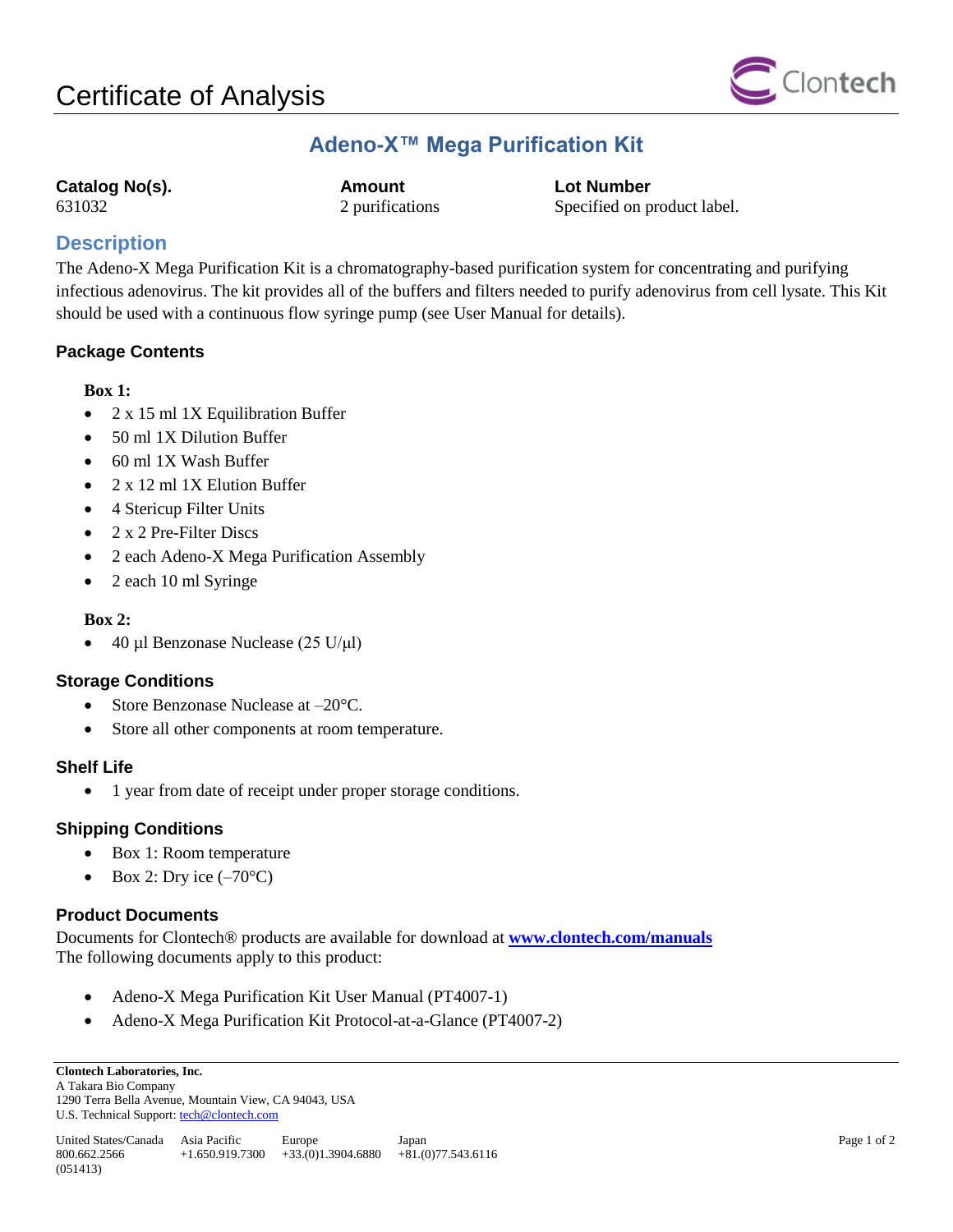# Certificate of Analysis Cat. No. 631032

Adeno-X™ Mega Purification Kit Certificate of Analysis

## **Quality Control Data**

Buffers provided in the Adeno-X Mega Purification Kit have been tested for sterility, pH, and conductivity. The sterility of each buffer was verified by incubation in sterile Thioglycolate medium. No growth was observed. Buffers were formulated using USP grade materials.